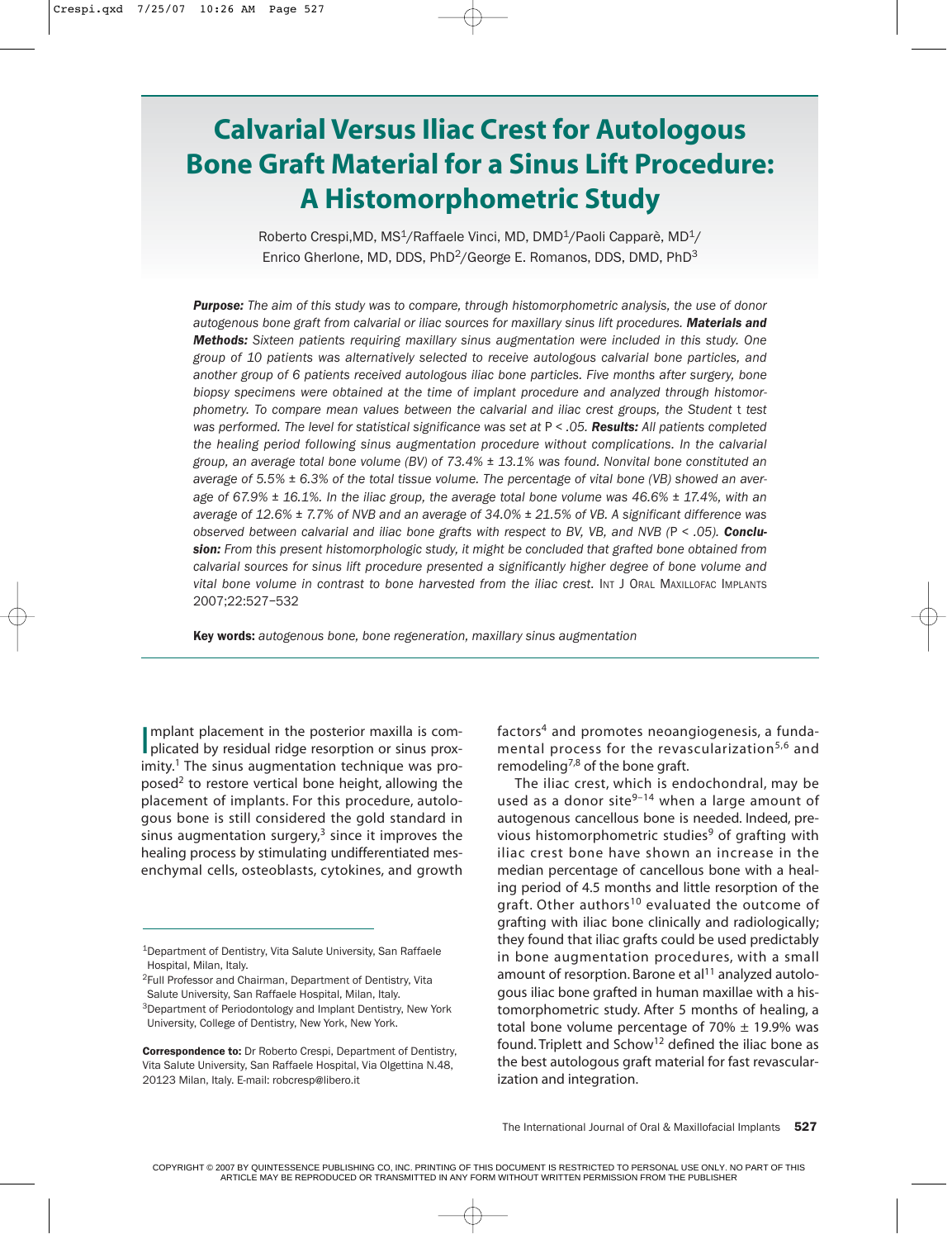Moreover, Iturriaga and Ruiz<sup>15</sup> reported encouraging results with calvarial (membranous) bone grafts; they observed a high rate of bone remodeling, with no vital bone resorption and many large proliferative osteoblasts.<sup>16</sup> Lizuka et al<sup>17</sup> found that after a mean follow-up time of 19.6 months, bone resorption measured radiologically was minimal; endosseous dental implants were successfully placed and maintained, and satisfactory prosthetic rehabilitation was achieved in all patients. However, differences between iliac and calvarial bone when used as graft material were observed in animal studies. Kusiak et  $al^{18}$  found faster revascularization for membranous bone, and Sullivan and Szwajkun<sup>19</sup> observed enhanced revascularization by endochondral bone. Regarding volume maintenance, Ozaki and Buchman20 demonstrated a good outcome with membranous bone grafts, probably because of their intrinsic microarchitecture rather than their embryologic origin.21 The aim of this study was to compare histomorphometrically the use of autogenous bone graft from calvarial versus iliac bone for maxillary sinus augmentation procedures.

# MATERIALS AND METHODS

### Patient Selection

Between January 2004 and June 2005, patients with severe maxillary atrophy were treated with autogenous bone grafts harvested from extraoral sources at the Department of Dentistry, San Raffaele Scientific Institute, Milan, Italy.

Inclusion criteria were absence of systemic disease, aged between 35 and 70 years old, monolateral residual maxillary sinus floor of less than 2 mm (class V according to Cawood and Howell classification<sup>22</sup>), and partial or total edentulism. Exclusion criteria were presence of diabetes, presence of blood disorders, and smoking more than 10 cigarettes per day. A total of 16 patients met these criteria and thus were retrospectively studied.

Preoperative diagnosis was assessed through orthopantomography and CT scan.

All patients signed an informed consent form. Before positioning implants, after 5 months of healing, radiographic examinations (orthopantomography and computed tomography [CT]) were performed by a radiologist.

## Surgical Procedures

A single surgeon performed both graft harvesting and maxillary sinus augmentation with the patient under general anesthesia.<sup>23,24</sup> Vertical incisions were made in a palatal area of the alveolar crest anteriorly and posteriorly. Mucoperiosteal flaps were elevated, and a bony window was created on the lateral wall of the maxillary sinus using a round diamond bur under irrigation with sterile saline solution. The schneiderian membrane was carefully elevated, and the bony wall was gently pushed inside the sinus cavity, creating a cavity for bone augmentation. Donor bone was obtained from the anterior iliac crest and the parietal bone according to Tessier technique.<sup>25</sup>

One group of 10 patients alternately selected received autologous calvarial bone particles, and another group of 6 patients received autologous iliac bone particles. Larger particles of bone were reduced to fine chips by a bone grinder. A resorbable Bio-Gide membrane (Geistlich Biomaterials, Wolhusen, Switzerland) was used to cover the bony sinus windows; no fixation was used. The mucoperiosteal flap was sutured using nonresorbable 5.0 sutures (GTAM; W.L. Gore & Associates, Flagstaff, AZ). In the postsurgical procedures, patients received antibiotics (Augmentin, 500 mg 4 times daily; Beechman-Wulfing, Neuss, Germany). Sutures were removed after 1 week.

Five months after surgery, all patients received at least 2 implants on the grafted side of the maxilla. A full-thickness flap was raised, the bone was inspected, and samples for biopsy were obtained from the occlusal aspect of the alveolar ridge using a trephine drill under copious irrigation with sterile saline solution. One cylindric biopsy specimen was taken from each patient, for a total of 16 biopsies. All the biopsy specimens were approximately 2 mm in diameter and 10 mm in length, and were marked on the occlusal sides for the orientation during the histologic process.

Titanium implants of 3.7 to 5 mm in diameter and 10 to 13 mm long (WINSIX: BioSAF, Milan, Italy) were placed at the same sites from which the biopsy specimens were obtained. A total of 45 implants were placed in posterior maxillary sites.

## Histomorphometry

The samples were fixed in 4% buffered formaldehyde, then dehydrated in graded series of alcohols from 50% to 100% and embedded in Epon (Hexion, Columbus, OH) according to a previously described procedure.<sup>26</sup>

Undecalcified, 30  $\pm$  10 mm thick sections along the axis of the biopsy were obtained with Isomet Buehler microtome (Buehler, Lake Bluff, IL); the sections were stained with toluidine blue and observed with a microscope by Normasky differential interference contrast (DIC) (Fomi III; Carl Zeiss, Oberkochen, Germany).

A FOMI III microscope (Zeiss) connected to a computer and a Leica DC 280 digital camera (Leica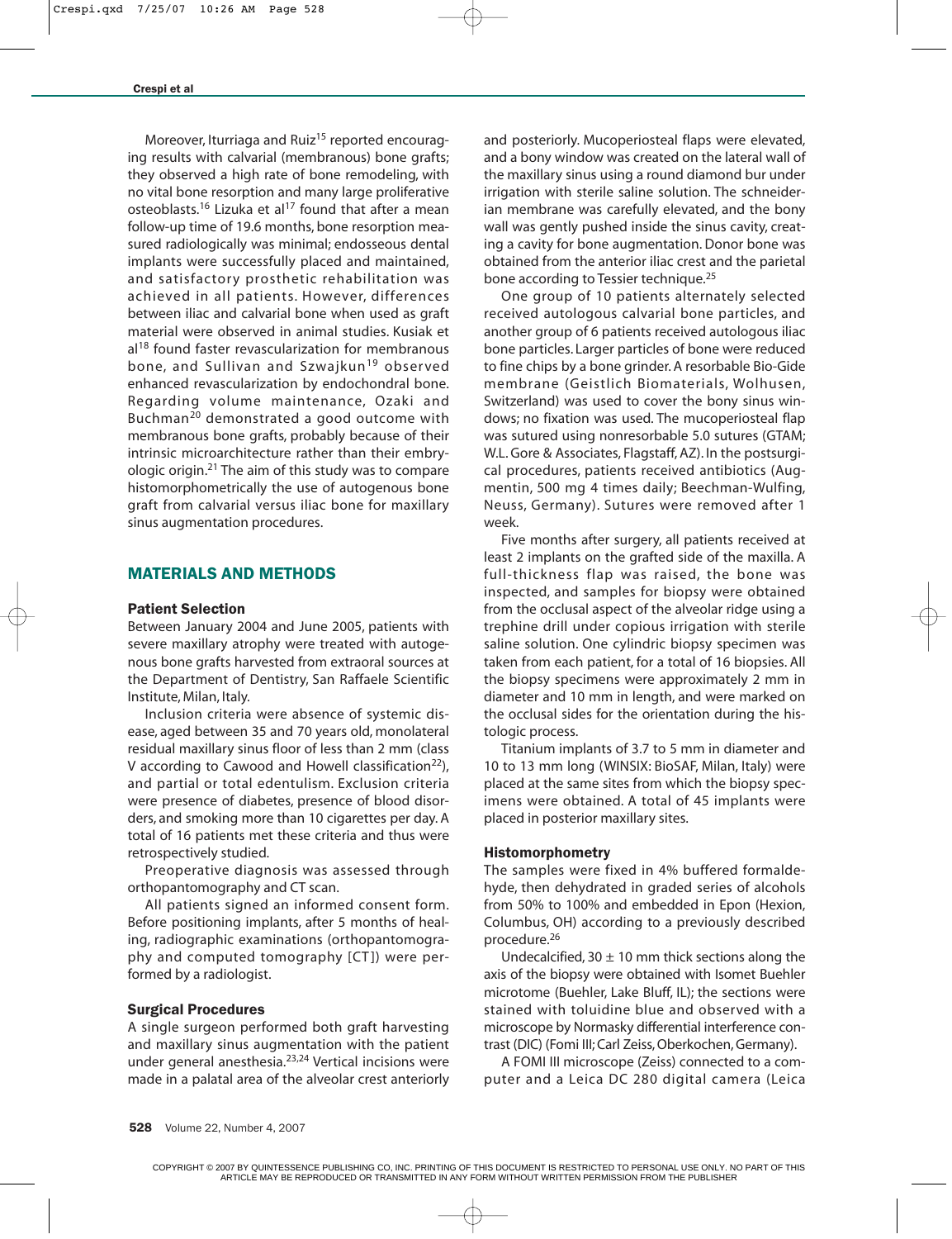

Fig 1 Lines of osteoblasts and osteocytes around nonvital empty osteocyte lacunae in iliac autologous bone (toluidine blue; original magnification  $\times$ 32).

Fig 4 *(left)* Histologic section of grafted calvarial bone. Vital bone containing osteoblasts, osteocytes, and many blood vessels (DIC; original magnification  $\times$  160).

Fig 5 *(right)* Histologic section from grafted calvarial bone. Vital mature lamellar bone with the presence of osteons (DIC; original magnification  $\times$  160).



Fig 2 Nonvital empty osteocyte lacunae delimited by osteoblasts and osteocytes in iliac crest autologous bone (DIC; original magnification  $\times$ 250).



Fig 3 Histologic section of grafted calvarial bone. A high density of vital lamellar bone and reduced medullary space can be observed (original magnification  $\times$  10).



Microsystem, Milan, Italy) were used for histomorphometric measurements. Histomorphometry was performed with Alexasoft software (Microcontrol, Milano, Italy). The percentage of mineralized tissue was calculated for all sections of the samples, and the measurements were performed at  $160\times$ .

Vital bone (VB) was calculated as the percentage of the total tissue volume (TTV) that consisted of mineralized and vascularized bone tissue. Mineralized bone tissue that contained empty osteocyte lacunae was defined as nonvital bone (NVB) and was expressed as a percentage of the TTV. The total amount of vital and nonvital bone was considered the total bone volume (TBV).

Comparison between the calvarial and the iliac group was performed with an independent Student *t* test ( $\alpha$  = .05 or  $P <$  .05 was considered the threshold for statistical significance). The Bonferroni correction was used for multiple comparisons.

## RESULTS

Sixteen systemically healthy patients (9 men and 7 women) were included in this study. The mean age was 51.4  $\pm$  9.2 years (range, 38 to 65 years). Three patients were totally edentulous, and the remaining 13 patients were partially edentulous in the posterior maxilla. In all patients, preoperative diagnosis was assessed through orthopantomography and CT scan.

All patients completed the healing period following the sinus augmentation procedure without complications, and no clinical symptoms of maxillary sinusitis or other complications occurred.

Two of the 6 patients in whom iliac crest bone was used reported pain around the donor site 10 days after bone harvesting; there was no donor site morbidity in the calvarial group.

Before positioning implants, after 5 months of healing, radiographic examination (orthopantomography and CT) showed good integration of the bone graft in all patients. All implants placed became osseointegrated.

Histologic evaluation of all examined sections from iliac bone grafted revealed the presence of lamellar VB and some areas of woven bone surrounding NVB tissue, which consisted of fields of empty osteocyte lacunae, observed as incremental basophilic lines mixed with interposed reversion lines (Figs 1 and 2). In the specimens where calvarial bone grafts were used, the bone grafts appeared well-included and showed continuity with the new bone tissue in comparison to the specimens grafted with crestal bone (Fig 3). Moreover, well-developed haversian and Volkmann canal systems confirmed the maturity of the bone. Osteons containing osteocytes and osteoblasts were observed (Figs 4 and 5).

Osteoid formation was particularly prominent in highly vascularized tissue. All the tissues were free of inflammatory cells. The medullary spaces were almost always filled with well-vascularized connective tissue with no signs of inflammation.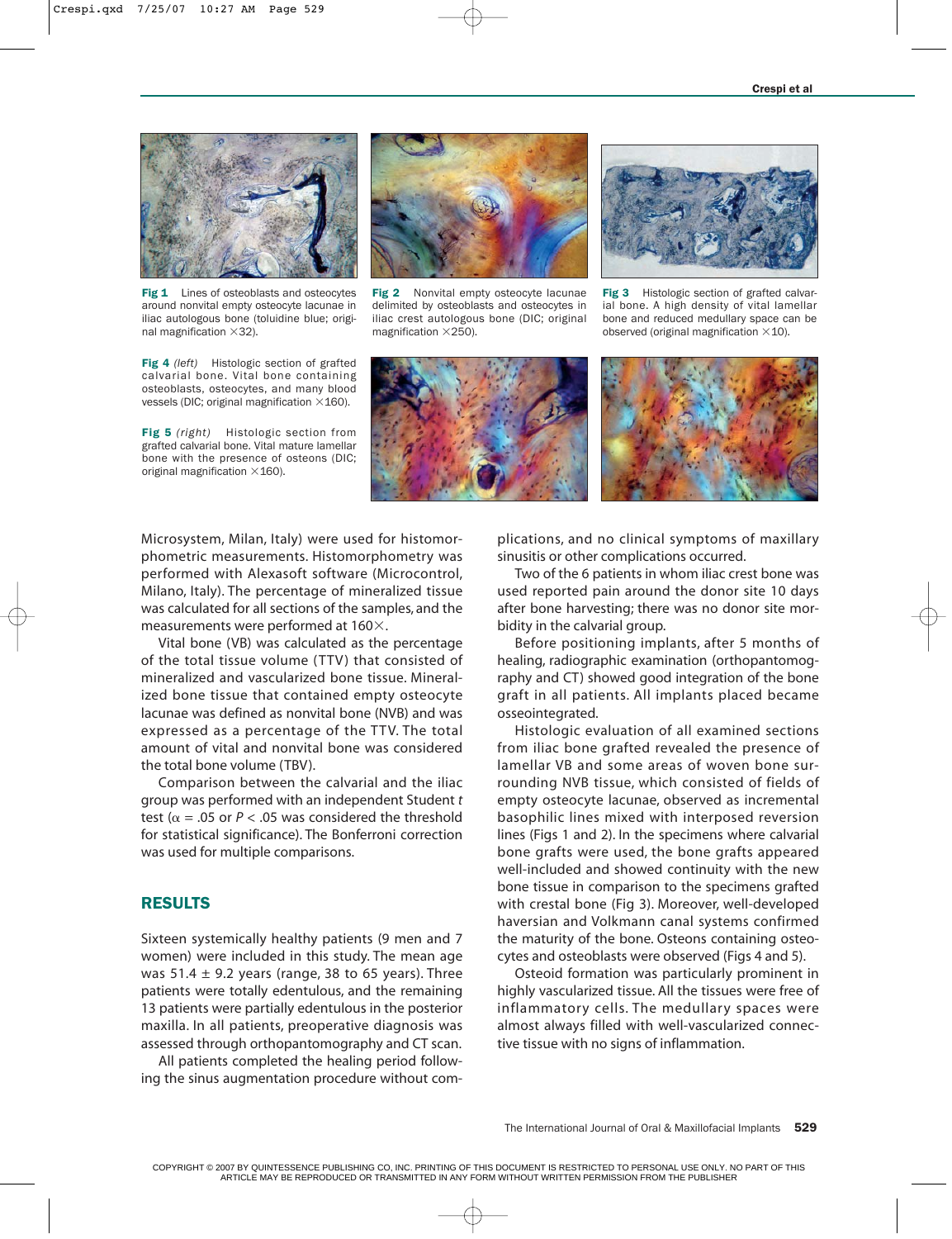| Table 1        | <b>Histomorphometric Results</b> |     |                      |                   |                  |                   |
|----------------|----------------------------------|-----|----------------------|-------------------|------------------|-------------------|
| <b>Patient</b> | Age                              | Sex | <b>Donor</b><br>site | <b>TBV</b><br>(%) | <b>VB</b><br>(%) | <b>NVB</b><br>(%) |
| $\mathbf{1}$   | 54                               | M   | CAL                  | 95.0              | 95.0             | 0.0               |
| $\overline{2}$ | 43                               | M   | CAL                  | 75.9              | 67.7             | 8.2               |
| 3              | 47                               | F   | CAL                  | 95.0              | 95.0             | 0.0               |
| $\overline{4}$ | 62                               | M   | CAL                  | 66.7              | 66.7             | 0.0               |
| 5              | 51                               | F   | CAL                  | 82.3              | 77.1             | 5.2               |
| 6              | 38                               | F   | CAL                  | 59.1              | 59.1             | 0.0               |
| 7              | 59                               | F   | CAL                  | 58.8              | 53.0             | 5.8               |
| 8              | 40                               | M   | CAL                  | 73.9              | 68.1             | 5.8               |
| 9              | 44                               | F   | CAL                  | 59.2              | 51.8             | 7.4               |
| 10             | 49                               | M   | CAL                  | 67.6              | 45.8             | 21.8              |
| 11             | 57                               | M   | IL                   | 30.4              | 21.5             | 8.9               |
| 12             | 39                               | F   | IL                   | 58.2              | 57.6             | 0.6               |
| 13             | 55                               | M   | IL                   | 32.5              | 6.6              | 25.9              |
| 14             | 65                               | F   | IL                   | 27.0              | 11.5             | 15.5              |
| 15             | 61                               | M   | IL                   | 58.2              | 48.1             | 10.1              |
| 16             | 58                               | M   | IL                   | 73.2              | 58.8             | 14.4              |

CAL= calvarial bone; IL= iliac bone.



Fig 6 Histomorphometric results: calvarial versus iliac autologous bone.

#### Calvarial Group

TBV ranged from 66.7% to 95%, with an overall average of  $73.4\% \pm 13.1\%$ . The percentage of NVB varied from 0% to 21.8%, with an overall average of 5.5%  $\pm$ 6.3% of total tissue volume. The percentage of VB varied from 45.8% to 95%, with an average volume of  $67.9\% \pm 16.1\%$  (Table 1, Fig 6).

### Iliac Group

The TBV ranged from 27% to 73.2%, with an overall average of 46.6%  $\pm$  17.4%. The percentage of NVB varied from 0.6% to 25.9%, with an overall average of 12.6%  $\pm$  7.7% of TTV. The percentage of VB varied from 11.5% to 58.8%, with an average VB volume of  $34.0\% \pm 21.5\%$  (Table 1, Fig 6).

Statistically significant differences (*P* < .05) between calvarial and iliac bone grafts were found with respect to average TBV, VB, and NVB.

# **DISCUSSION**

Ozaki and Buchman<sup>20</sup> observed the internal processes of bone graft remodeling. Cortical membranous and endochondral bone grafts were placed subperiosteally onto rabbit crania, and micro-CT scanning and histomorphometric analysis were performed to obtain detailed information regarding the microarchitecture of the cortical bone grafts. The results showed that there was no difference between the endochondral and membranous bone grafts for bone volume fraction; however, onlay cortical bone grafts developed a less dense, more trabecular, less organized internal superstructure. Furthermore, Peer<sup>27</sup> demonstrated clinically that membranous onlay bone grafts tended to resorb less over time than endochondral onlay bone grafts.

At histologic analysis the changes in the internal morphology of these bone grafts provided a structural framework consistent with the processes of osteoclastic resorption, bony remodeling, and new bone formation. Different authors<sup>20,21</sup> have suggested that the embryologic origin of a bone graft is irrelevant (ie, that cortical bone behaves like cortical bone, regardless of the source). The clinical superiority of membranous bone grafts can be explained by the fact that membranous and endochondral bone grafts are composite grafts made up of both cortical and cancellous components. Onlay membranous bone grafts, therefore, resorb less over time because they have a higher proportion of cortical bone than endochondral bone grafts and not because of some innate embryologic superiority.

Le Lorc'h-Bukiet et al<sup>16</sup> studied the structure and remodeling activities of parietal bone used for sinus grafting 10 months after grafting. The samples consisted solely of trabecular bone, which consisted of  $49.4\% \pm 18.4\%$  of total sample volume. Remnants of the graft particles were embedded within new bone and showed signs of intense resorption. Bone remodeling was highly active, as shown by the presence of numerous osteoclasts resorbing new bone, together with thick osteoid seams and large osteoblasts within mineralized material. This study offered insight into cortical and trabecular bone structure and showed the low-level remodeling activity of parietal bone. The solid structure of cortical bone may be one of the main reasons that cortical onlay bone grafts resorb more slowly and survive better over time compared with cancellous onlay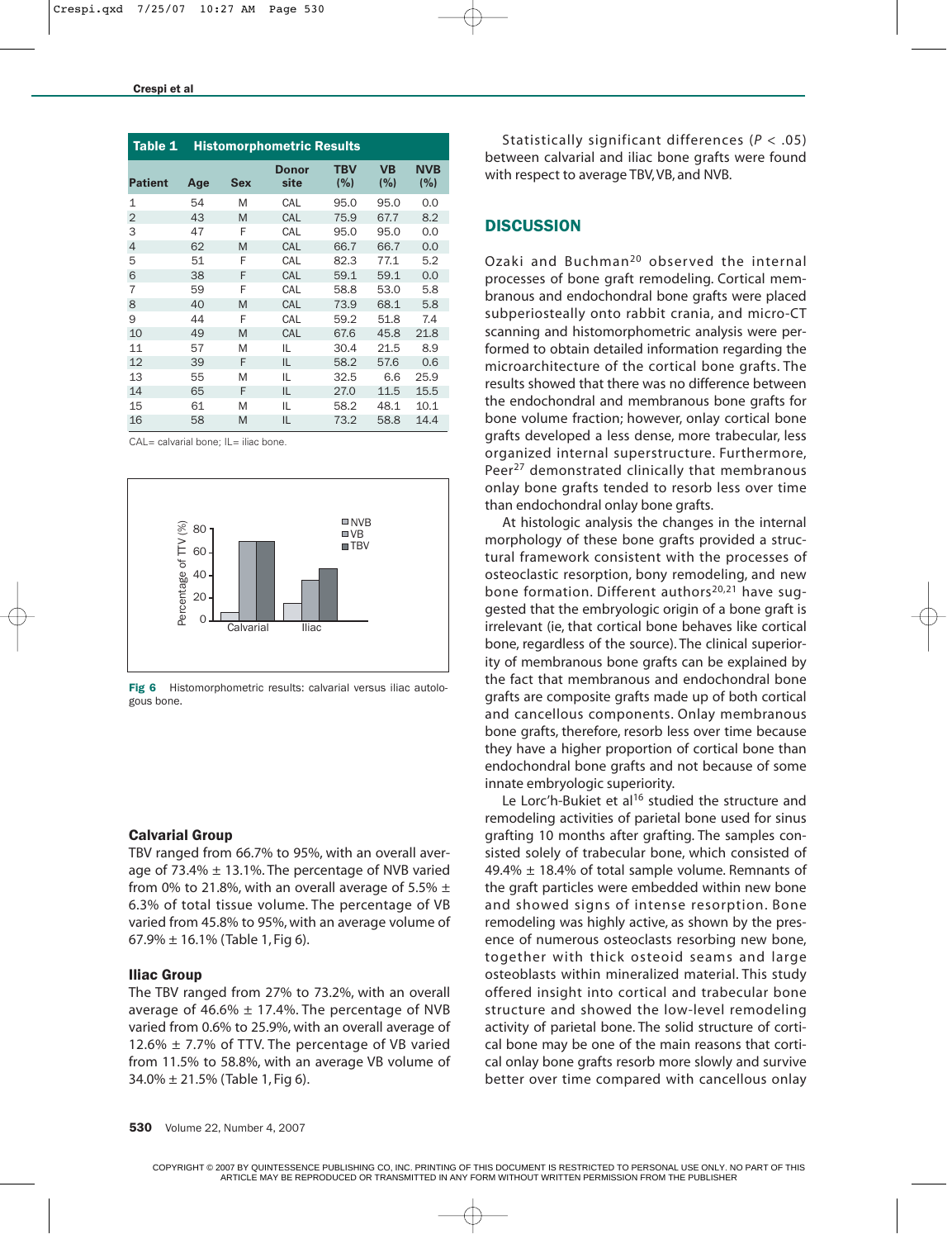bone grafts. The trabeculation of the cortical onlay grafts may be an attempt by the body to incorporate the graft with simultaneous volume reduction through osteoclastic activity,  $20$  supported by improved revascularization. Chen et al<sup>5</sup> showed that cancellous bone revascularized faster than cortical bone regardless of its embryologic origin, with no difference in revascularization rate between cortical bone of different embryologic origins, supporting the concept that the trabeculation of cortical onlay bone grafts occurs concurrently and may even drive the process of revascularization. However, other studies $28,29$  have shown that embryologic origin may play a key role in intramembranous and endochondral bone healing. In fact, in a study of mandibular bone grafting, Rabie et al<sup>30</sup> demonstrated that intramembranous bone requires different cytokines and growth factors for healing than endochondral bone. Subsequently, Chung et al<sup>31</sup> found that differences in molecular signaling pathways exist between intramembranous and endochondral osteogenesis. Wong and Rabie<sup>32</sup> demonstrated that endochondral and intramembranous bone do not undergo the same healing mechanism: demineralized intramembranous bone matrix induces bone without an intermediate cartilage stage and proceeds directly through an intramembranous ossification; the mesenchymal stem cells differentiate directly to bone cells. In a study of the rat mandible, Lu and Rabie<sup>33</sup> attributed the difference in calvarial and endochondral bone graft healing to the different origins of the bone grafts and the recipient bed.

## **CONCLUSION**

This histomorphologic study revealed that trabecular calvarial bone grafts used for sinus augmentation provided a significantly higher degree of bone volume and vital bone than iliac crest bone grafts. However, more studies are necessary to assess the relevance of trabecular bone arrangement to the bone healing process.

## REFERENCES

- 1. Misch CE, Dietsh F. Autogenous bone grafts for endosteal implants—Indications and failures. Int J Oral Implantol 1991;8:13–20.
- 2. Boyne PJ, James RA. Grafting of the maxillary sinus floor with autogenous marrow and bone. J Oral Surg 1980;38:613–616.
- 3. Jensen OT, Shulman LB, Block MS, Iacono VJ. Report of the Sinus Consensus Conference of 1996. Int J Oral Maxillofac Implants 1998;13(suppl):11–45.
- 4. Carano RAD, Filvaroff EH. Angiogenesis and bone repair. Drug Discov Today 2003;8:980–989.
- 5. Chen NT, Glowacki J, Bucky LP, Hong HZ, Kim WK,Yaremchuk MJ.The roles of revascularization and resorption on endurance of craniofacial onlay bone grafts in the rabbit. Plast Reconstr Surg 1994;93:714.
- 6. Cho BC, Chung HY, Shin DP, Park JW, Baik BS. Early revascularization of membranous inlay bone graft in canine mandible model. J Craniofac Surg 2002;13:251–257.
- 7. Zerbo IR, deLange G, Joldersma M, Bronckers ALJJ, Burger EH. Fate of monocortical bone blocks grafted in the human maxilla: A histological and histomorphometric study. Clin Oral Implants Res 2003;14:759–766.
- 8. Street J, Bao M, deGuzman L, et al. Vascular endothelial growth factor stimulates bone repair by promoting angiogenesis and bone turnover. Proc Natl Acad Sci USA 2002;99:9656–9661.
- 9. Schultze-Mosgau S, Keweloh M, Wiltfang J, Kessler P, Neukam FW. Histomorphometric and densitometric changes in bone volume and structure after avascular bone grafting in the extremely atrophic maxilla. Brit J Oral Maxillofac Surg 2001;39:439–447.
- 10. Verhoeven JW, Cune MS, Terlou M, Zoon MA, de Putter C.The combined use of endosteal implants and iliac crest onlay grafts in the severely atrophic mandible: A longitudinal study. Int J Oral Maxillofac Implants 1997;26:351–357.
- 11. Barone A, Crespi R, Nicoli Aldini N, Fini M, Giardino R, Covani U. Maxillary sinus augmentation: Histologic and histomorphometric study. Int J Oral Maxillofac Implants 2005; 20:519–525.
- 12. Triplett RG, Schow SR. Autologous bone grafts and endosseous implants: Complementary techniques. J Oral Maxillofac Surg 1996;54:486–494.
- 13. Acocella A, Nardi P, Tedesco A, Beninati F, Giannini D. Anterior iliac bone grafts: Techniques and sequelae. Report on 107 cases and review of the literature. Minerva Stomatol 2003;52:441–453.
- 14. Triplett RG, Schow SR, Laskin DM. Oral and maxillofacial surgery advances in implant dentistry. Int J Oral Maxillofac Implants 2000;15:47–55.
- 15. Iturriaga MTM, Ruiz CCC. Maxillary sinus reconstruction with calvarium bone grafts and endosseous implant. J Oral Maxillofac Surg 2004;62:344–347.
- 16. Le Lorc'h-Bukiet I, Tulasne JF, Llorens A, Lesclous P. Parietal bone as graft material for maxillary sinus floor elevation: Structure and remodeling of the donor and of recipient sites. Clin Oral Implants Res 2005;16:244–249.
- 17. Lizuka T, Smolka W, Hallermann W, Merickske-Stern R. Extensive augmentation of the alveolar ridge using autogenous calvarial split bone grafts for dental rehabilitation Clin Oral Implants Res 2004;15:607–615.
- 18. Kusiak JF, Zins JE, Whitaker LA.The early revascularization of membranous bone. Plast Reconstr Surg 1985;76:510–514.
- 19. Sullivan WG, Szwajkun PR. Revascularization of cranial versus iliac crest bone grafts in the rat. Plast Reconstr Surg 1991;87:1105–1109.
- 20. Ozaki W, Buchman SR. Volume maintenance of onlay bone grafts in the craniofacial skeleton: Micro-architecture versus embryologic origin. Plast Reconstr Surg 1998;102:291–299.
- 21. Sullivan WG, Szwajkun P. Membranous vs endocondral bone. Plast Reconstr Surg 1991;87:1145.
- 22. Cawood JI, Howell A. Reconstructive preprothesic surgery. I. Anatomical considerations. J Oral Maxillofac Surg 1991;20:75–82.
- 23. Tatum H. Maxillary and sinus implant reconstruction. Dent Clin North Am 1986;30:207–229.